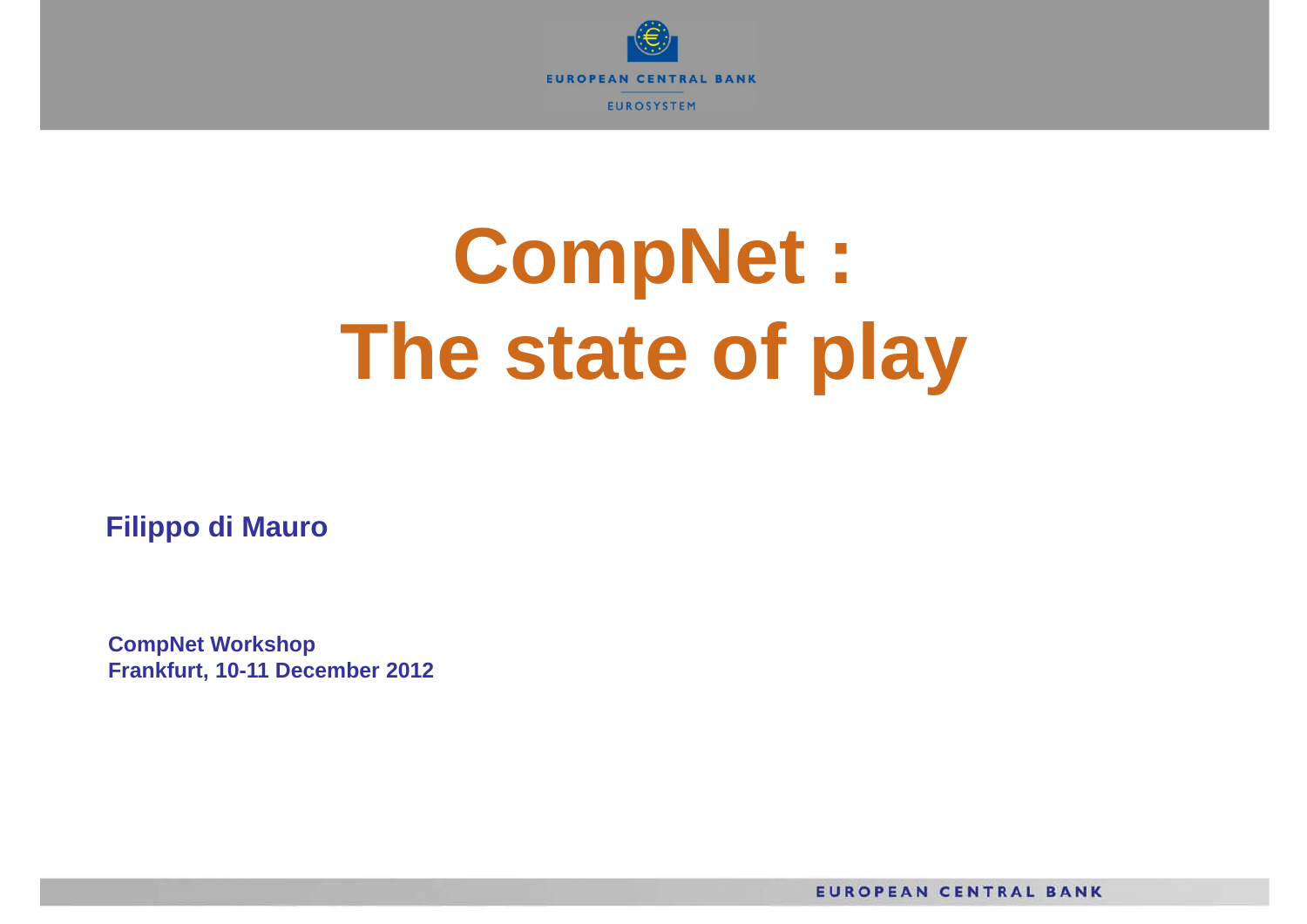## **Background**

- **We are less than <sup>a</sup> year old, but maturing on all fronts:**
- **3 workshops, with about 70 actual participants each**
- **Established active communication policy on our activities:**
	- **CompNet Working Papers**
	- **"Policy Briefs" …to disseminate early-stage results**
	- **Website - constantly updated - and**
	- **<sup>a</sup> periodic newsletter on line**
- $\bullet$  **Audience is growing within NCBs, academic community and additional international organizations (IMF)**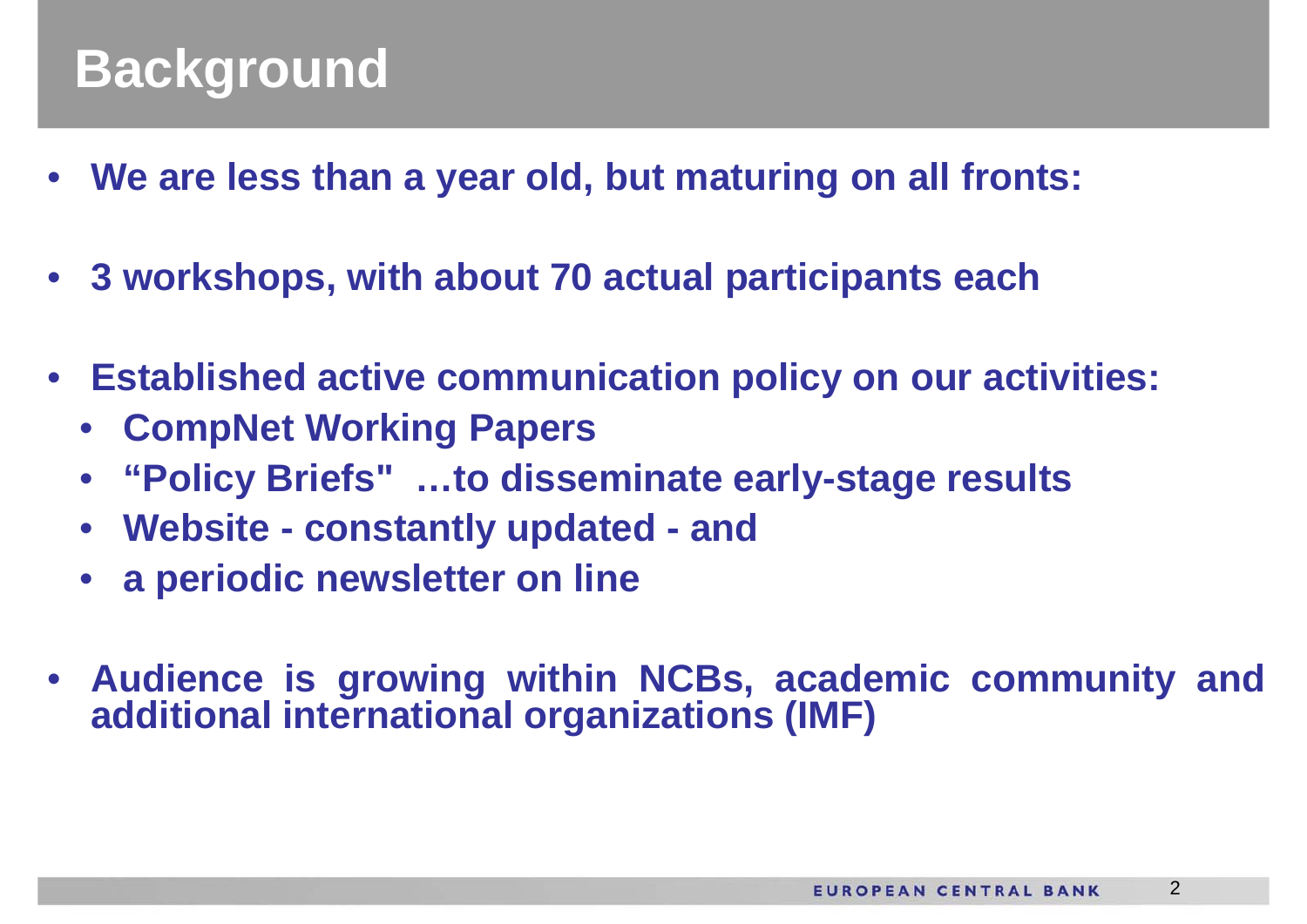- **We are on track on the network plans:**
	- **Year 1: improving existing indicators of competitiveness via data gathering, and intense networking with other parties and organizations (Eurostat, OECD, WB, WTO, ..)**
	- **Year 2: connecting indicators with policy outcomes <sup>a</sup> rich pipeline of research output starts to emerge across WS**
- $\bullet$  **Most importantly, we are now more intensively functioning as network (e.g. Do.files)**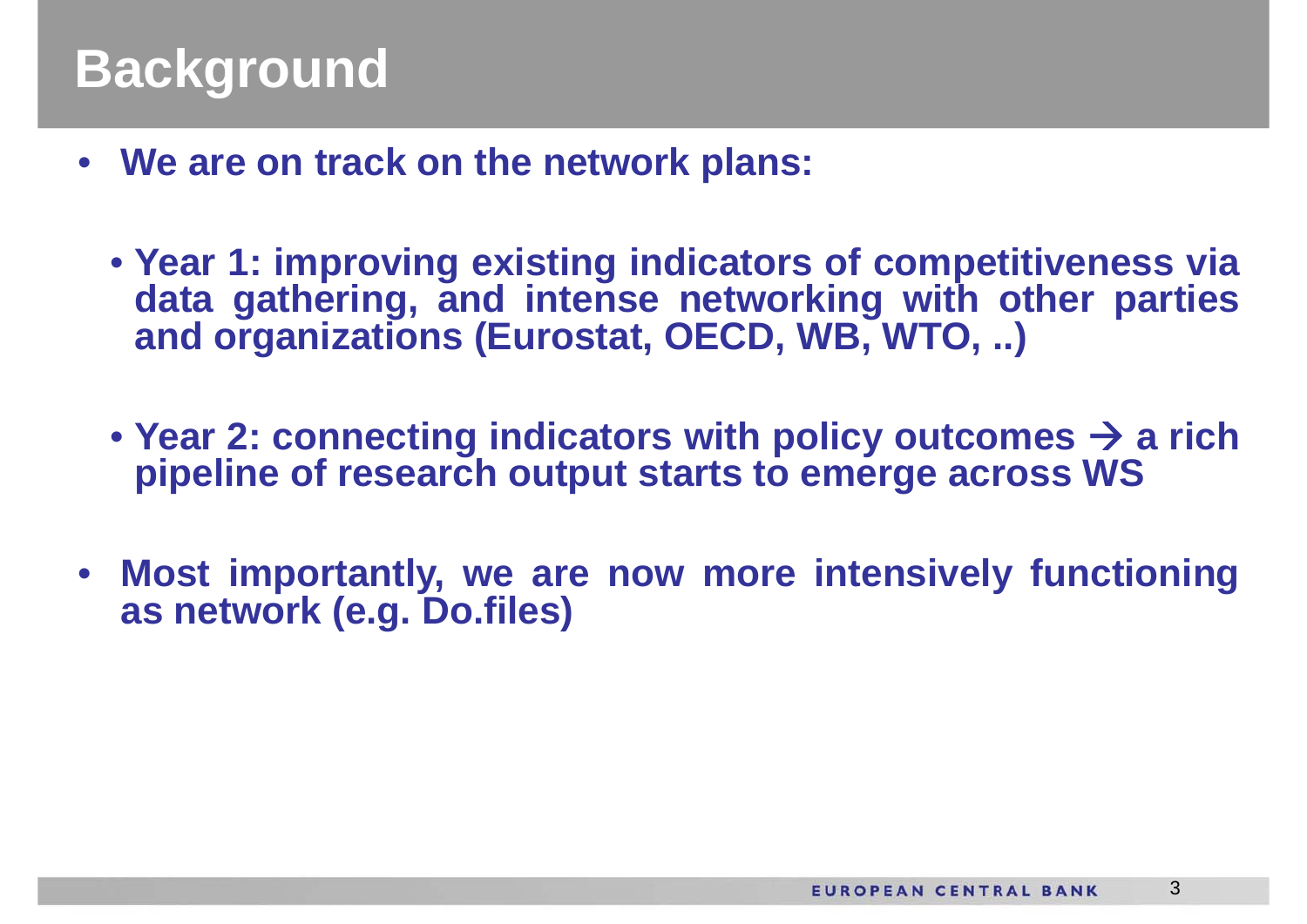## **Background**

- $\bullet$  **Policy relevance of our undertakings is increasing**
	- • **See emphasis on productivity by Mr. Draghi (e.g. Speech in Paris)…**
	- • **…and on strengthening competitiveness (the Group of the Presidents)**

- **"Honey-moon" will finish and soon we will be asked for products/results/opinions**
- **Need to start delivering already on intermediate results**
- **... though not loosing the focus of the ambitious research program**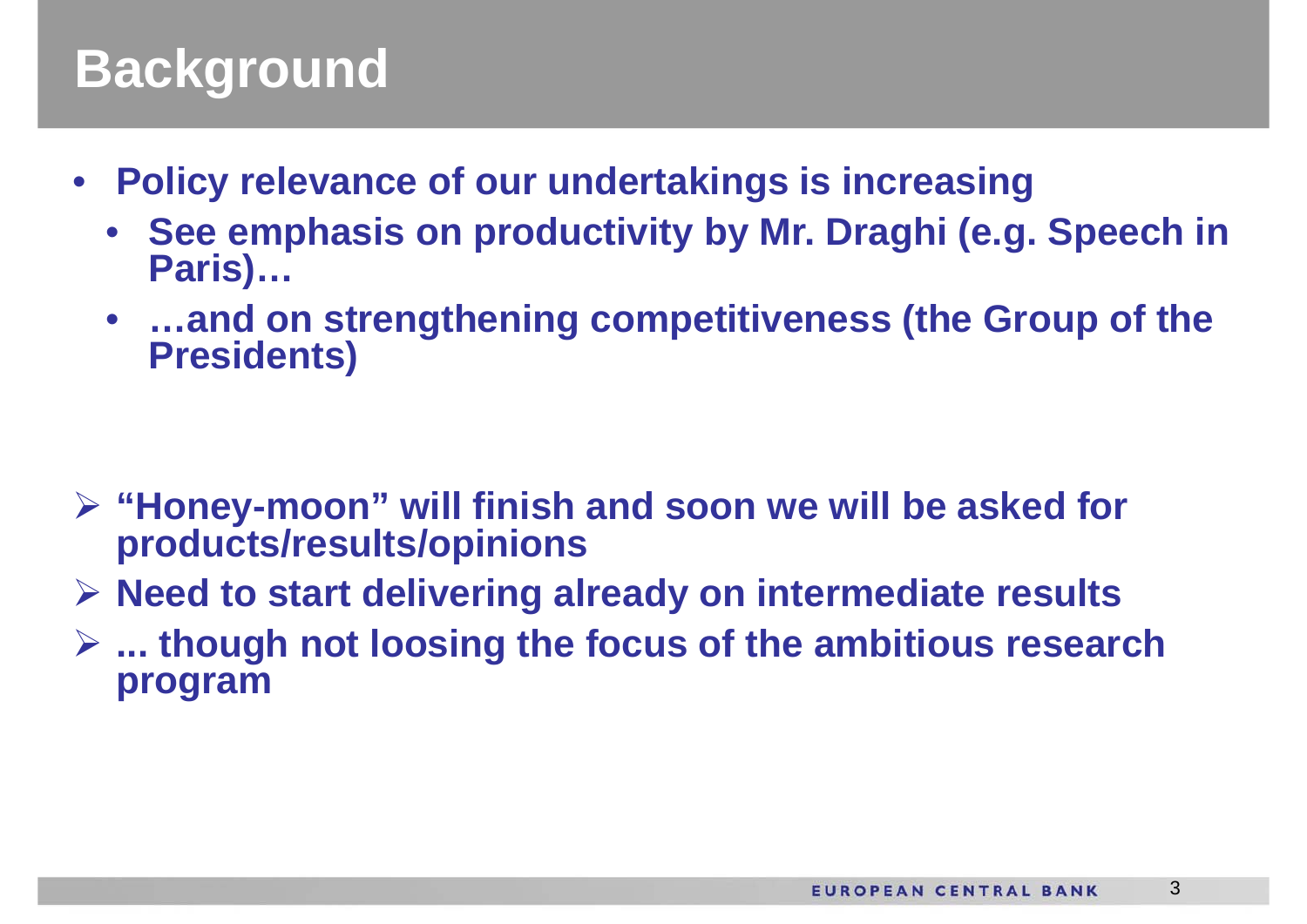## **Outline**

**1.Activities of the three Work-streams2.Some initial interesting findings 3.The way ahead 4.Issues for discussion**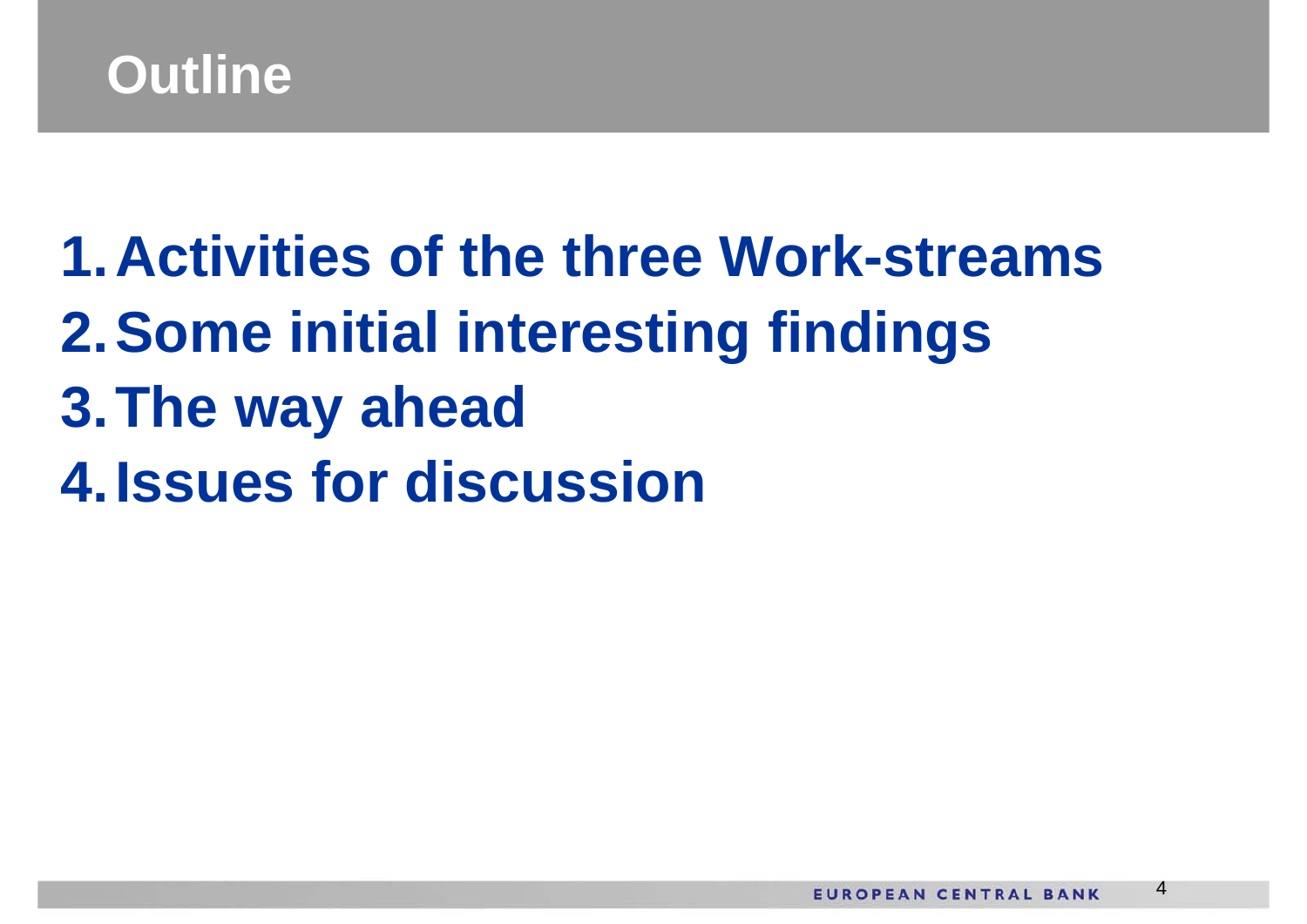**1. CompNet Activities September-November 2012**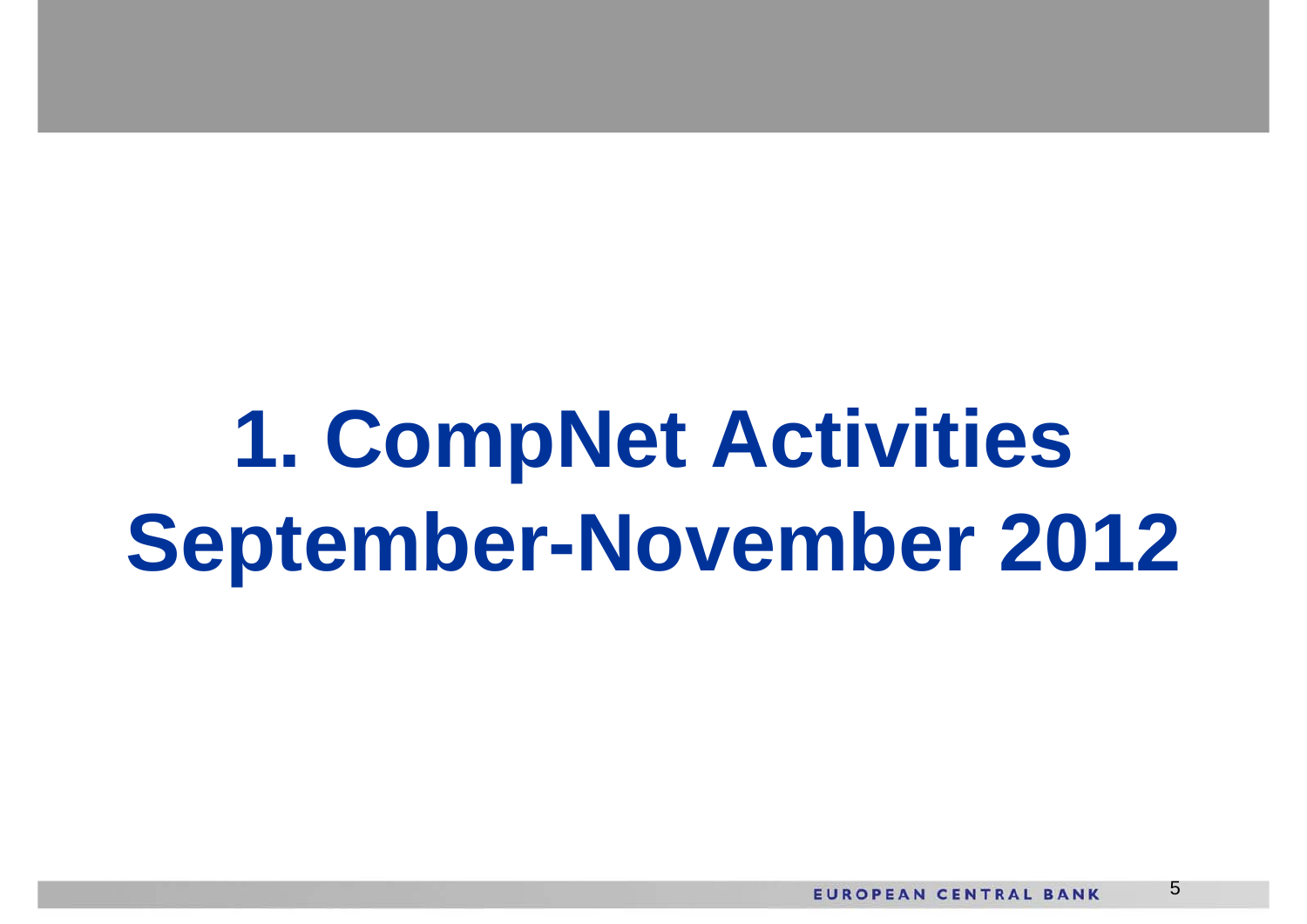## **1.1 Data**

#### **WS1**

- **Product level data sharing soon to be completed**
- **The EU commission has also contributed with ULC database**

#### **WS2**

- **Completed data inventory (three categories of data), in September**
- **13 country teams run DO.Files centrally coordinated**
- **Will compare/integrate results with relevant literature (E. Bartelsman)**

#### **WS3**

- **Using WIOD data base**
- **Working with UNCTAD on larger datasets on GVCs**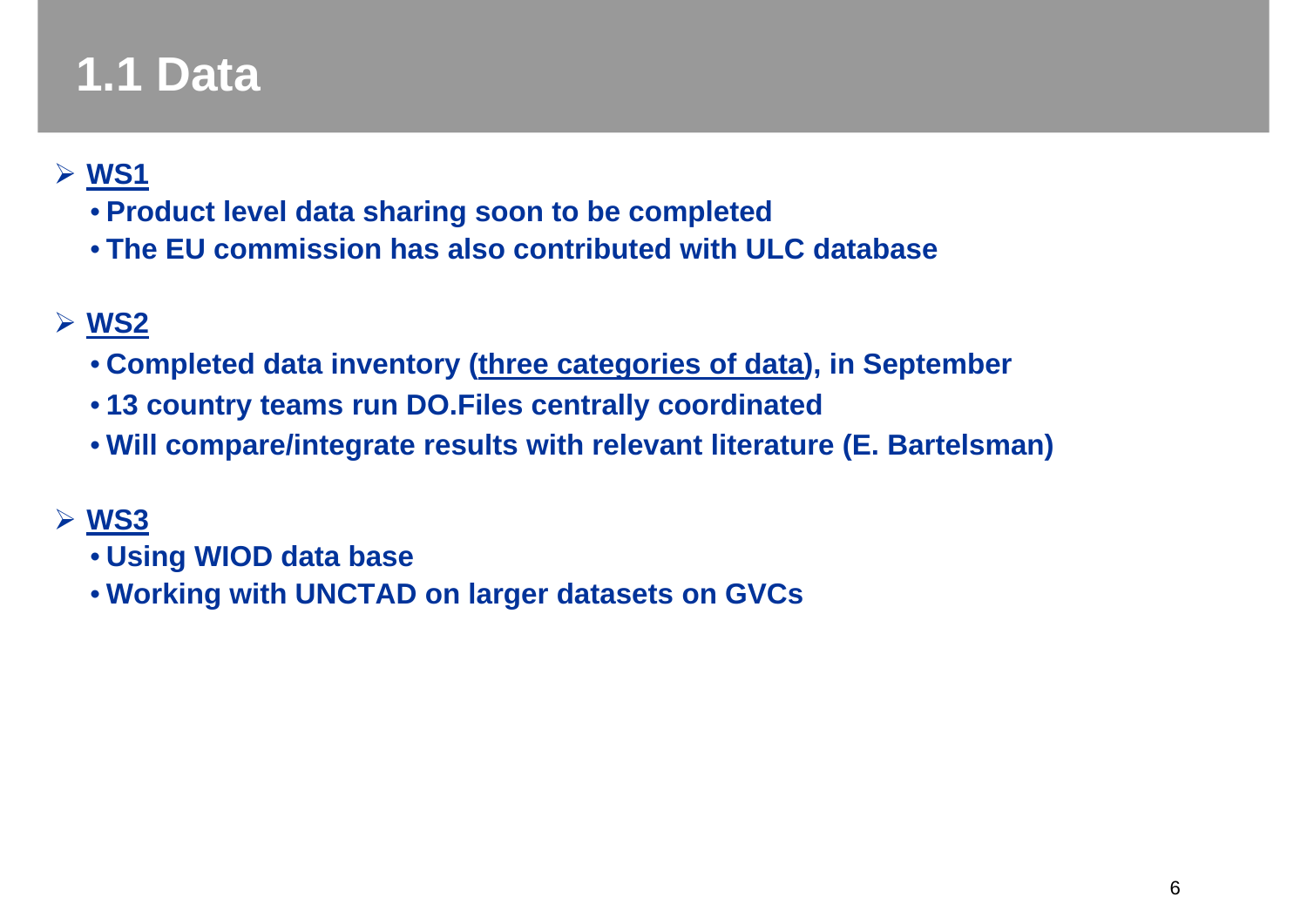## **1.1 Data (cont)**

#### **WS2 Exercise: TPF Analysis DO.File**

•**List of Indicators**

| <b>Variables</b>                               |                                           |
|------------------------------------------------|-------------------------------------------|
| Labour (Number of<br>employees)                | L                                         |
| Capital (Total assets)                         | Κ                                         |
| Raw Material (Material Costs) M                |                                           |
| <b>Costs of Employees</b>                      | LC                                        |
| <b>Value Added</b>                             | VA                                        |
| Performance Indicators                         |                                           |
| Capital/Labour                                 | K/L                                       |
| <b>Real Value Added/Labour</b>                 | <b>RVA/L</b>                              |
| <b>Capital Productivity</b>                    | RVA/RK (deflated K)                       |
| Wage Share                                     | (W*L)/VA                                  |
| Unit Labour Cost (ULC)                         | <b>LC/RVA</b>                             |
| <b>Total Factor Productivity</b><br>(TFP)      | Levinsohn-Petrin TFP<br>computed using VA |
| <b>Olley-Pakes TFP</b><br>Decomposition, with: | Employment (L)<br>Value Added (VA)        |

#### **Country and Time Coverage**

 $\bullet$ 

| Country              | Time HorizonThreshold                                                     |                                                         |  |
|----------------------|---------------------------------------------------------------------------|---------------------------------------------------------|--|
| ΙT                   | 1980-2012                                                                 | [Two samples (more than 50 and more than 20 employees)] |  |
| ES                   | 2001-2010                                                                 | More than 10 employees                                  |  |
| <b>FR</b>            | 1995-2010                                                                 | None                                                    |  |
| HU                   | 2003-2010                                                                 | None                                                    |  |
| ВE                   | 1996-2011                                                                 | Both with no threshold and with more than 20employees   |  |
| DE                   | 1997-2010                                                                 | Both with no threshold and with more than 20employees   |  |
| PT                   | 2000-2009                                                                 | [none]                                                  |  |
| SK                   | 2000-2011                                                                 | More than 20 employees                                  |  |
| PL                   | 2002-2011                                                                 | More than 20 employees                                  |  |
| <b>NL</b>            |                                                                           |                                                         |  |
| SI                   | 1995-2011                                                                 | Both with no threshold and with more than 20employees   |  |
| CZ                   | 2002-2007                                                                 | None                                                    |  |
| <b>RO</b>            | 2004-2011                                                                 | Both with no threshold and with more than 20 employees  |  |
| SE                   |                                                                           |                                                         |  |
| DK                   | Do not have the microdata readily available                               |                                                         |  |
| FI                   | Do not have the microdata                                                 |                                                         |  |
| AT                   |                                                                           |                                                         |  |
| EE                   | 1995-2010                                                                 | More than 20 employees                                  |  |
| <b>EFIGE</b><br>DATA | Countries: AT, FR, DE, HU, IT, ES, UK, for a small number of observations |                                                         |  |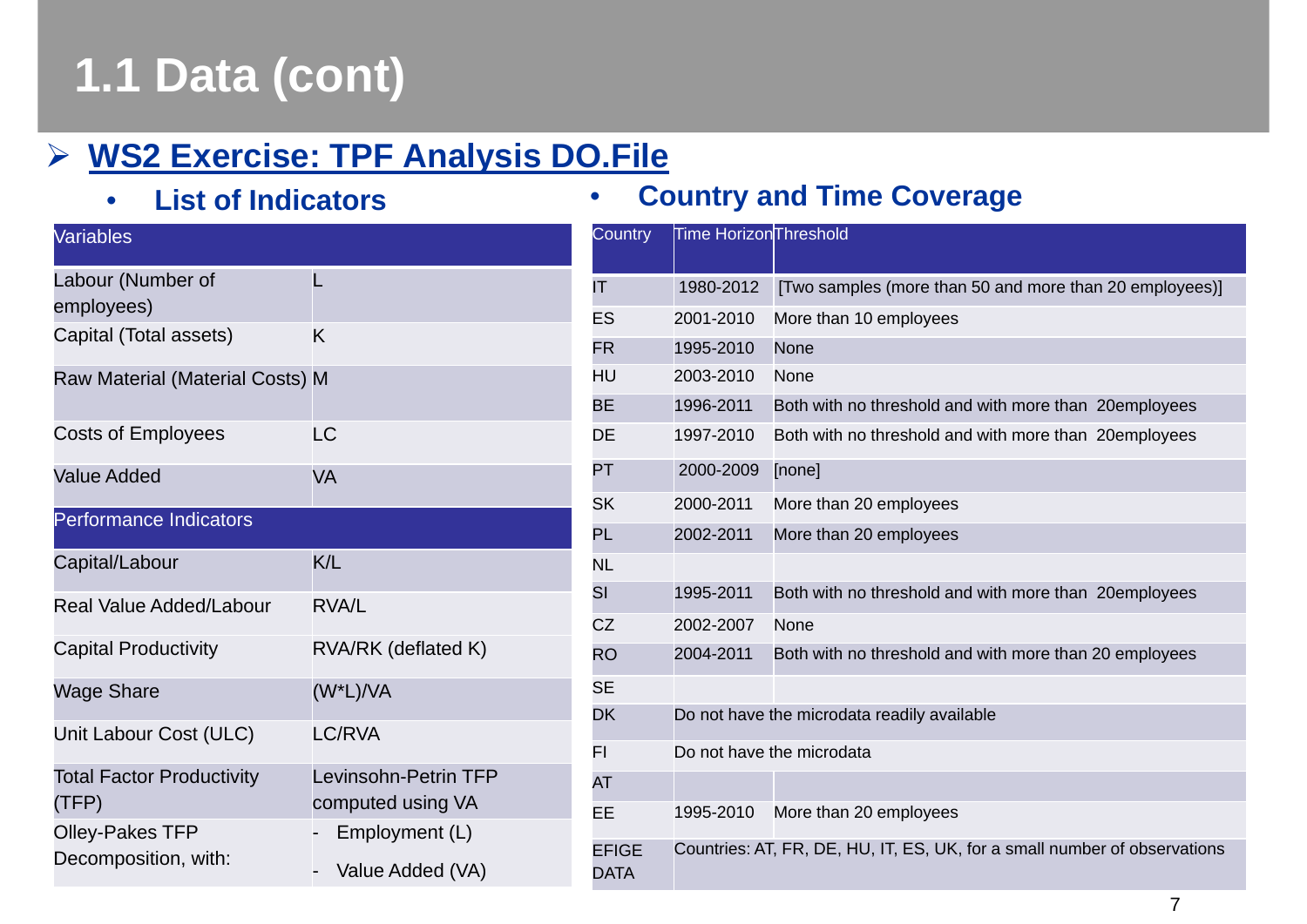#### $\blacktriangleright$ **CompNet Research Pipeline**

| Workstream      | <b>Number of Projects</b> | Number of Joint Projects |
|-----------------|---------------------------|--------------------------|
| WS1             | 31                        |                          |
| WS <sub>2</sub> | 79                        | 16                       |
| WS3             | 10                        |                          |
| Tot             | 120                       | 21                       |

#### **CompNet Working Paper series:**

•**Corbo, V. and C. Osbat (2012), "Optimism Bias? The Elasticity Puzzle in International Economics Revised", WP No 1482, CompNet, October**

•**Three working papers currently in the refereeing process**

#### **CompNet Policy Briefs**

•**Three CompNet Policy Briefs are being finalised**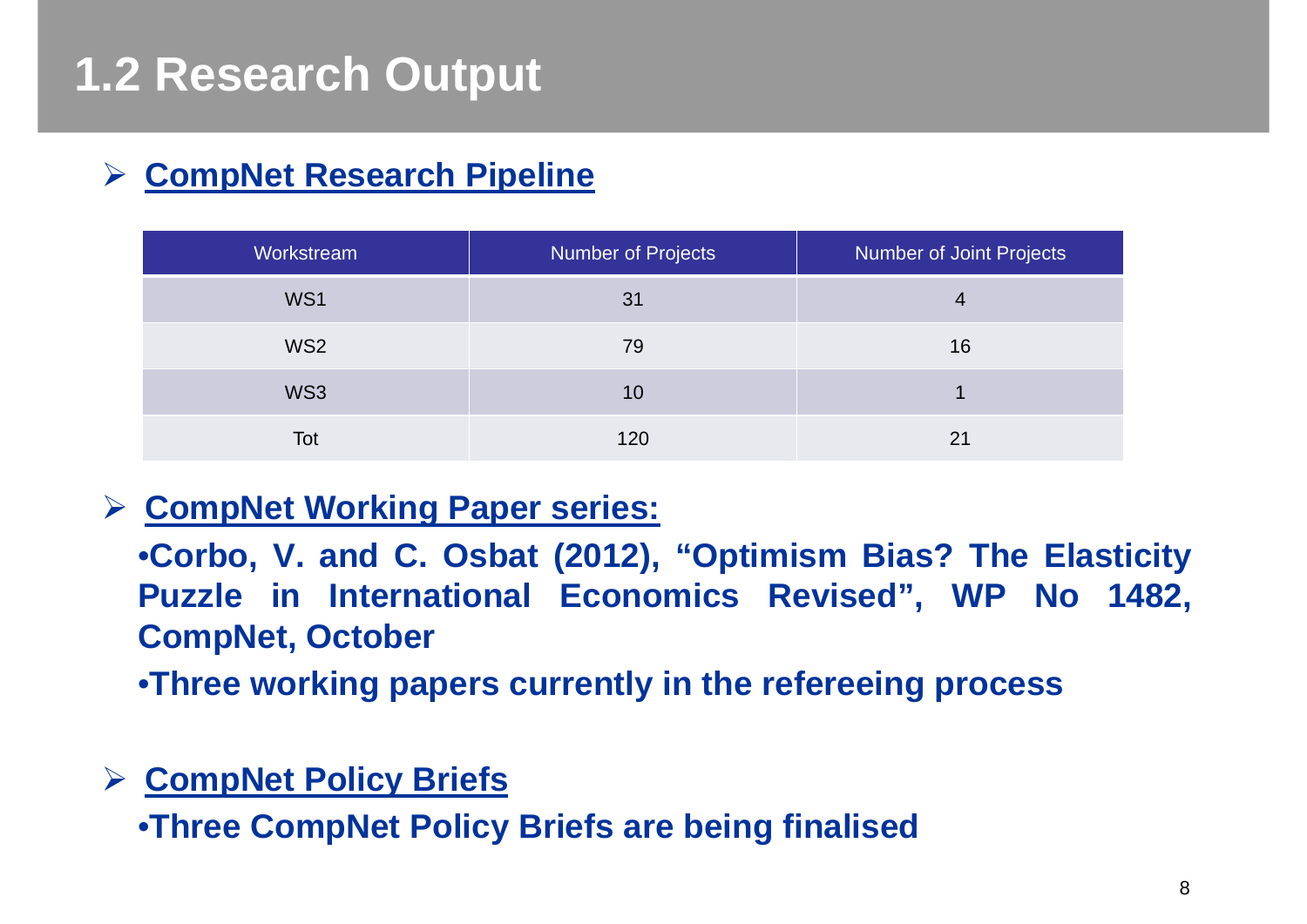## **1.3 Overall Assessment**

### **On Data:**

- $\bullet$  **We are discovering and fixing tremendous amount of glitches, errors and omissions in existing data on competitiveness,**
- **We are also discovering significant amount of information currently unused which we will exploit better**
- **E.g. WS2 exercise on firm-level data: we have managed to address confidentiality issues by <sup>a</sup> large extent, although <sup>a</sup> lot of work still needs to be done**

### **On Research:**

- **We are focused on policy questions aimed at identifying productivity drivers and interaction with trade results**
- **Efforts of merging micro and macro perspectives, included the assessment of imbalances**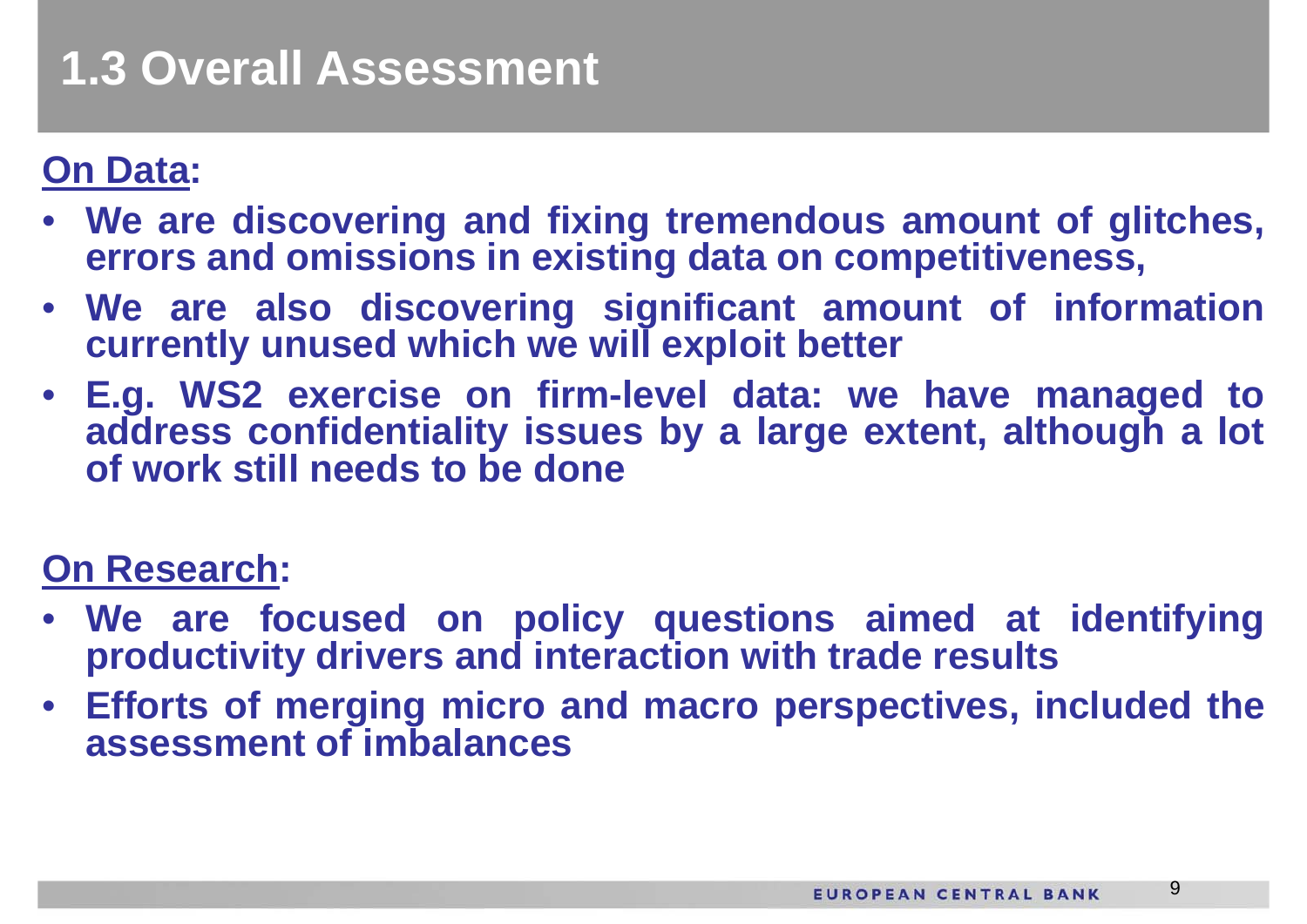# **2. Some initial interesting findings**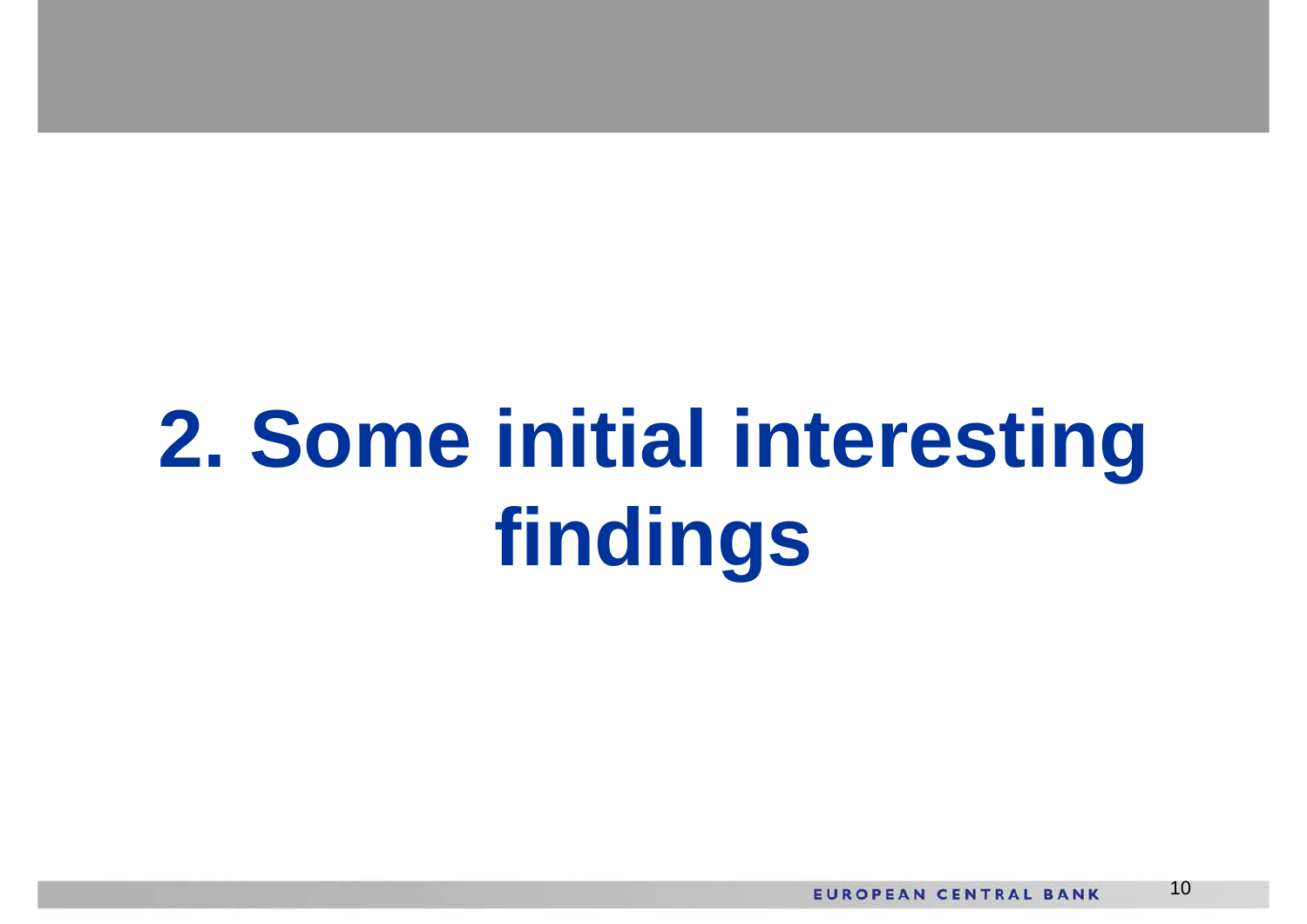## **WS1 – Preliminary results**

### **Disentangling price and non price Competitiveness**

#### **Table: Competitivness regimes**



- •Non-price factor appear to matter more for the good performance of Germany **than price ones**
- $\bullet$ **Price and non-price are paramount for Greece results**

11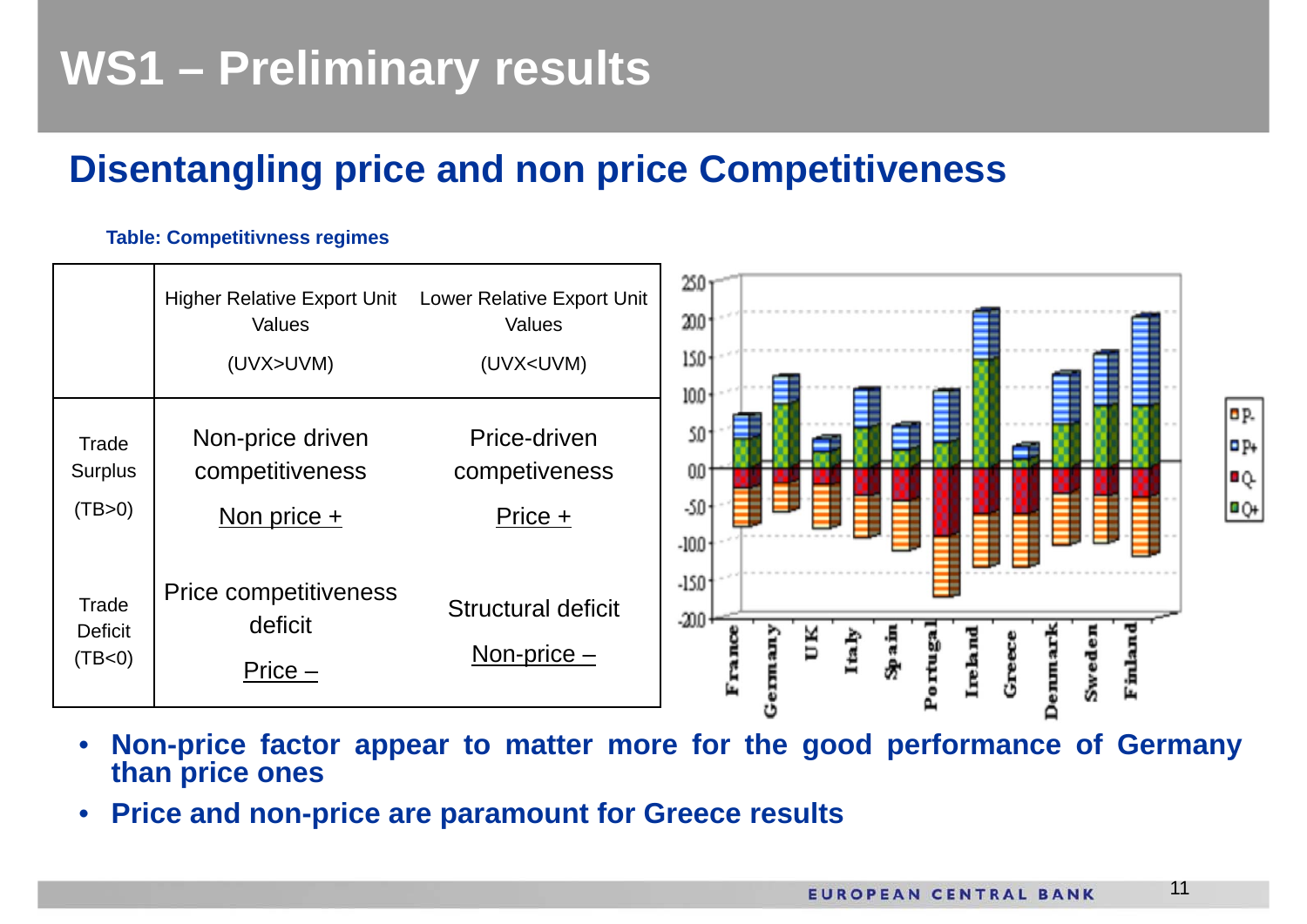## **WS2 – Preliminary results**



Note: US data as in Bertelsman et al. (2013), 1991/2002 average. EU data as in Bartelsman (2012), 2003/2009 averages. Manufacturing industries

- •Labor productivity in the average US industry is 50% higher than it would be if employment is allocated at random across firms; the same figure is 42% for **Germany.**
- $\bullet$  **Considering German labor market as <sup>a</sup> benchmark for reallocation ability in** Europe, the latter represents for many European countries an important residual **source of competitiveness, achievable keeping constant within-firm productivity (and thus individual ULCs).**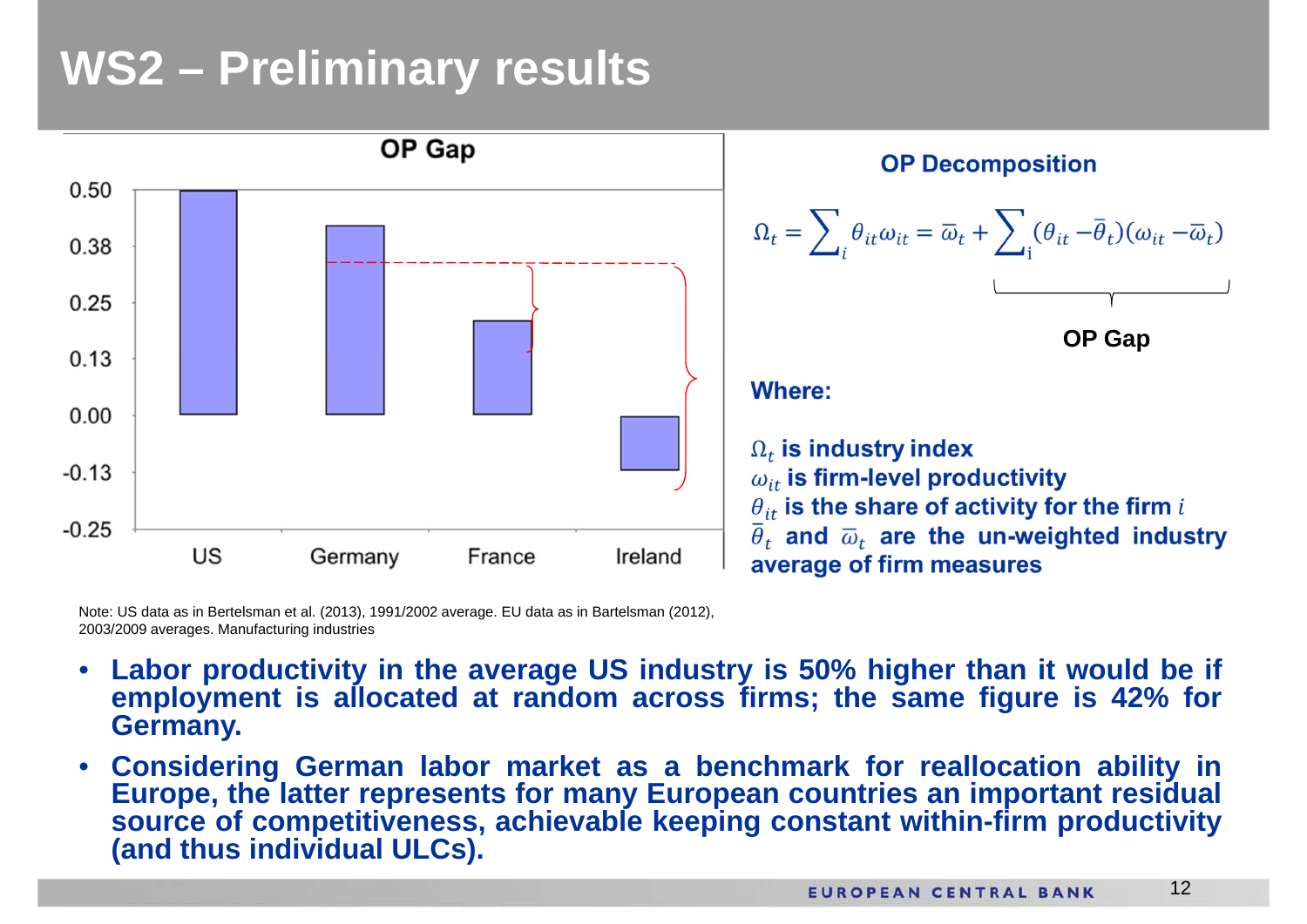## **WS3 – Preliminary results**



NB: Data are derived combining info from global Input-output (WIOD) with firm level employment

Note: Authors' elaboration on WIOD data

- •The chart plots long-term changes in employment (9 years growth rates) of a given country, and the share of its output/employment used as input from other **countries.**
- • **The positive slop shows that employment creation is correlated with higher participation in downstream side of the Global Value Chain.**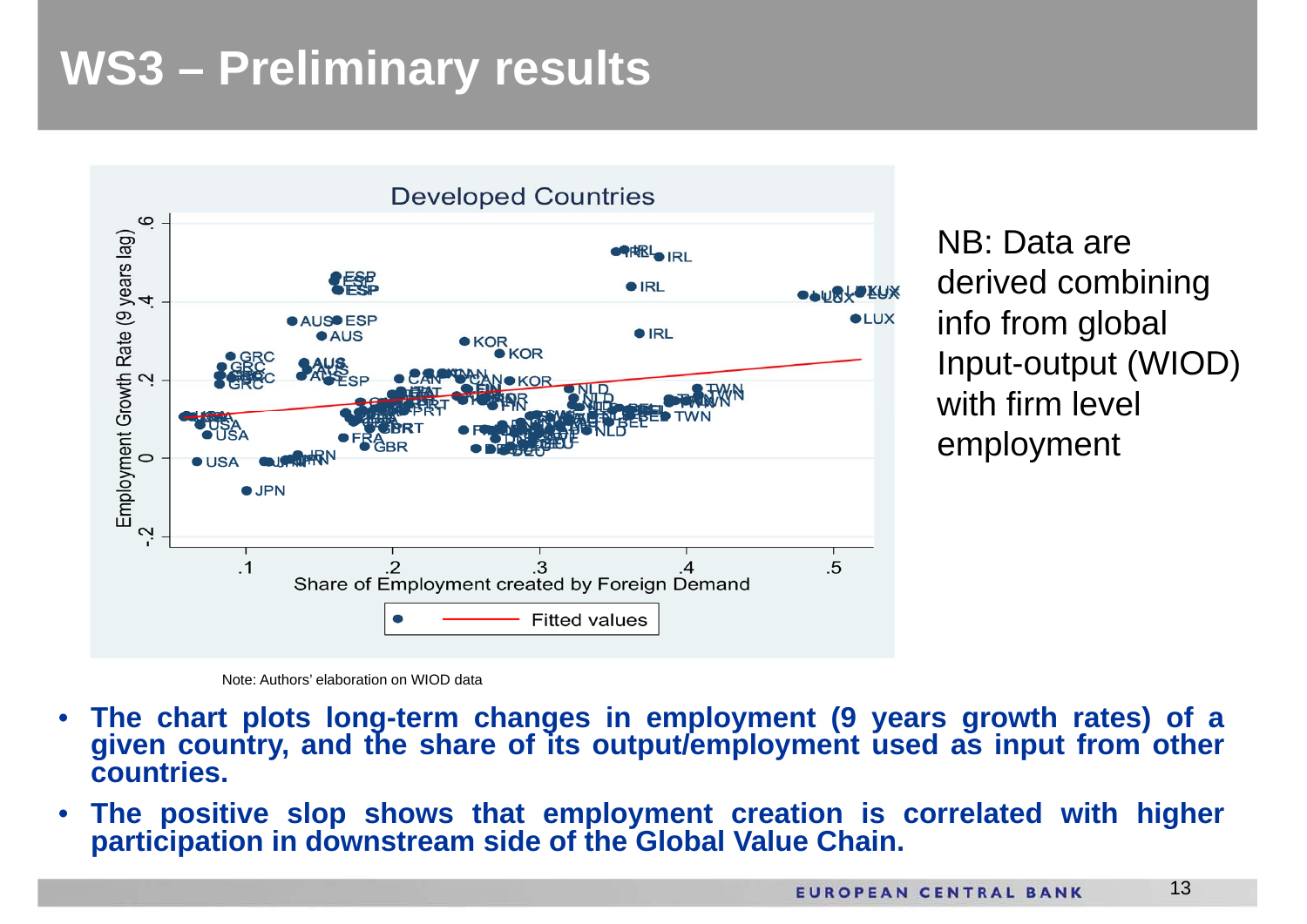# **3. The way ahead**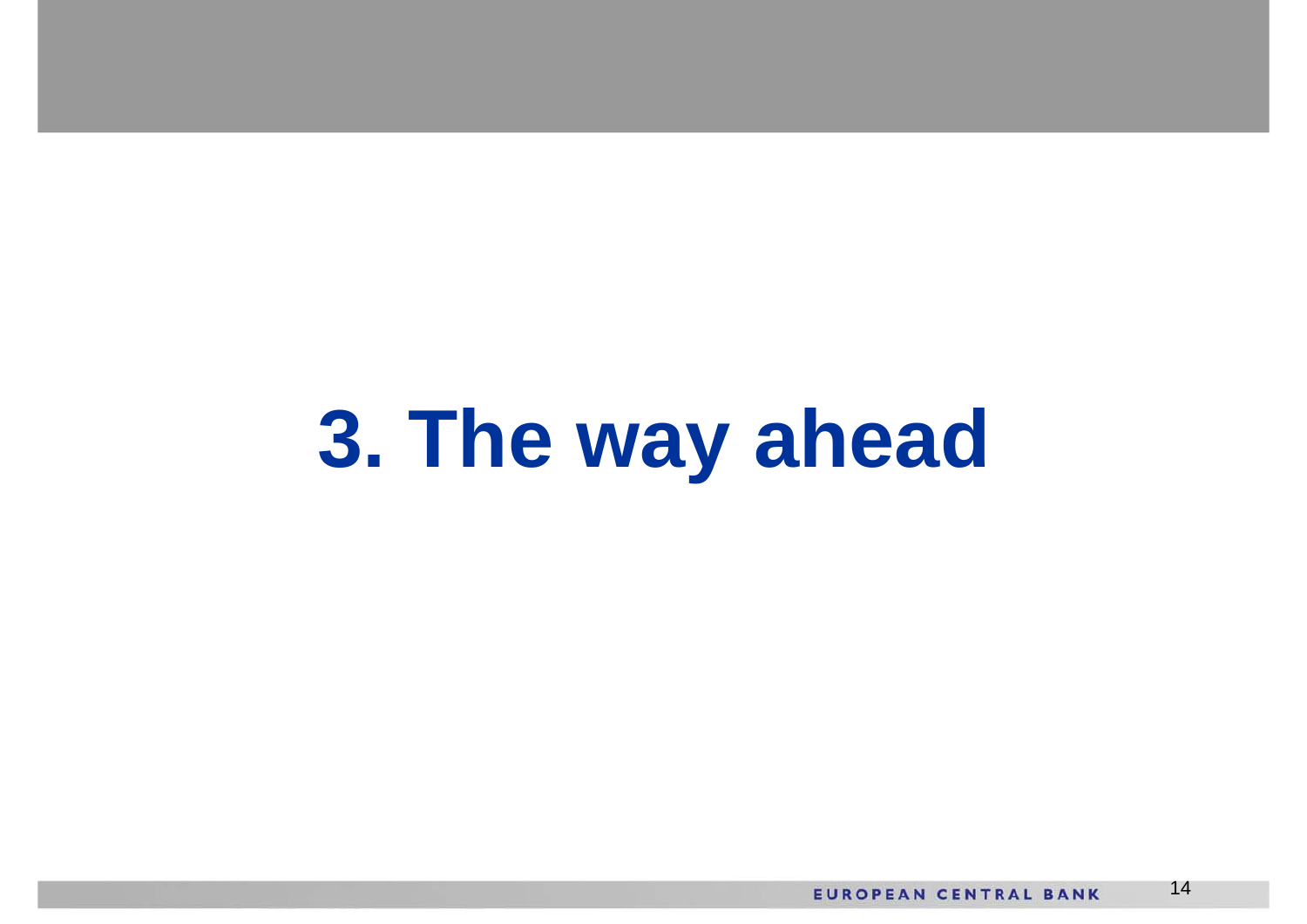## **3. The Way Ahead**

**On Data:**

• WS2 - Connect TFP/value added with trade data, involving 13 country teams by **early next year**

• **WS1 and WS3 – Pursue dissemination of data bases across members**

**On Research:**

- **Fulfill CompNet Research Pipeline**
- **Exploit for research new firm level indicators soon available**
- **Disseminate early results via CompNet Policy Briefs**

**Overall directions:**

- **Enhance interaction across workstreams**
- **Fully exploit data availability and consultants input**
- **Further enhance interaction with other organizations:**
	- **OECD work on GVC; WB joint conference in Washington**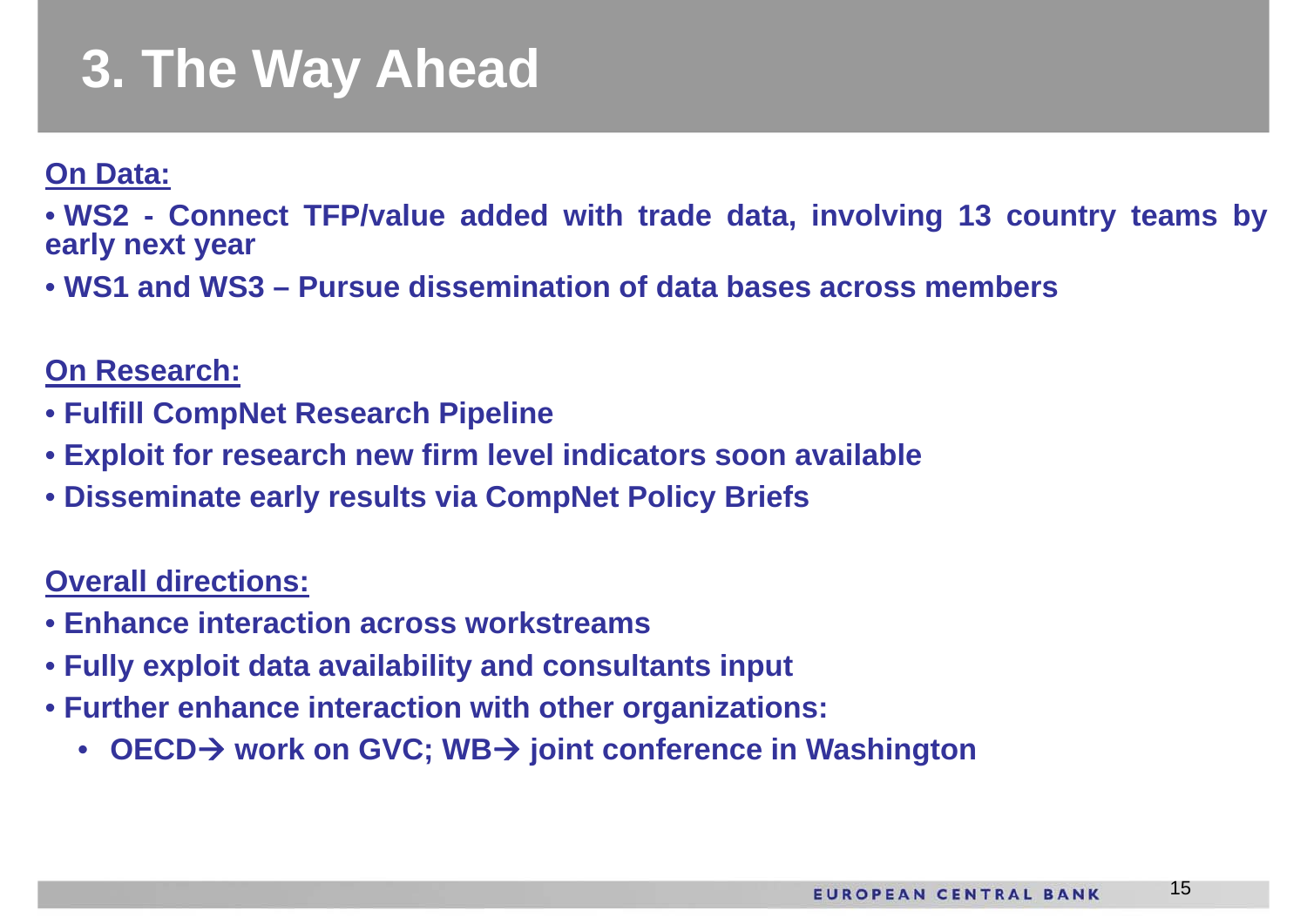## **4. Issues for discussion**